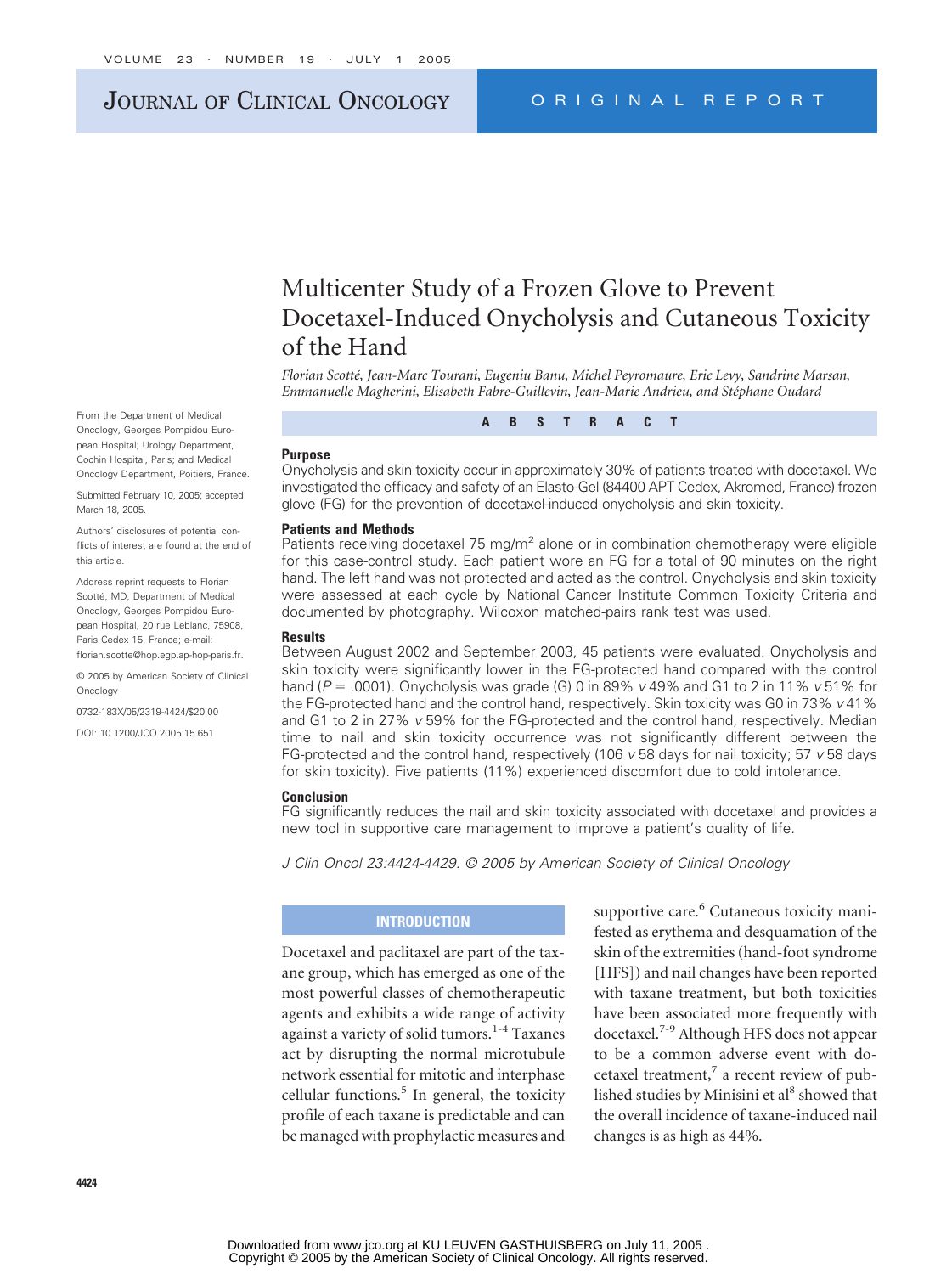Nail changes include hyperpigmentation, splinter hemorrhage, subungual hematoma, subungual hyperkeratosis, orange discoloration, Beau-Reil lines (indicating the cessation of nail growth), acute paronychia, and onycholysis (the loosening or separation of a fingernail or toenail from its nail bed). Usually, several or all nails are involved. Some nail changes are asymptomatic and cause only cosmetic problems, whereas others can be accompanied by either discomfort or pain, and negatively affect a patient's ability to perform manual activities and ambulate. Nail changes are usually transitory and disappear with drug withdrawal, but may persist in some patients.<sup>10</sup> Application of local topical antibiotics or antifungal treatments may be required to treat nail bed infections, which seem to be a complication of nail's detachment. Onycholysis is manifested in 2% to 3% of patients.<sup>11</sup> The brown discoloration associated with nail toxicity is indicative of bleeding beneath the nails. Dermatologic examination may show no evidence that an infection was the origin of the nail change.<sup>12</sup> The type of nail change is related to the number of chemotherapy cycles administered, and to date no effective preventive measures are available.<sup>13</sup>

The physiopathology of nail toxicity is unknown. Drug-induced nail abnormalities result from toxicity arising in the various nail constituents, such as the matrix, nail bed, periungual tissues, or blood vessels in the fingers.<sup>14</sup> Several studies have suggested that the antiangiogenic properties of taxanes may be involved in nail toxicity,<sup>15,16</sup> whereas another study suggests the existence of a neurogenically mediated inflammatory process.<sup>17</sup>

Docetaxel-induced HFS presents as a discoloration of the skin that progresses to blisters and desquamation, and may be accompanied by nail changes that progress to onycholysis.<sup>7</sup> The hands are usually more frequently affected than the feet. The cause of HFS is also unknown, but it appears to be a direct cytotoxic effect on keratinocytes associated with peak drug concentrations and cumulative doses.<sup>7,9</sup>

Although nail and skin toxicity are not life threatening, they should be managed effectively to prevent early discontinuation of chemotherapy; the toxicities often do not



**Fig 1.** The Elasto-Gel flexible frozen glove.

*www.jco.org* **4425**

| Table 1. Baseline Patient Characteristics  |     |           |      |          |  |  |
|--------------------------------------------|-----|-----------|------|----------|--|--|
| Characteristics                            | No. |           | $\%$ | 95% CI   |  |  |
| Age, years                                 |     |           |      |          |  |  |
| Median                                     |     | 65        |      |          |  |  |
| Interquartile range                        |     | 41-80     |      |          |  |  |
| ECOG performance<br>status                 |     |           |      |          |  |  |
| 0                                          | 23  |           | 52   | 36 to 68 |  |  |
| 1                                          | 19  |           | 41   | 26 to 57 |  |  |
| $\overline{2}$                             | 3   |           | 7    | 2 to 20  |  |  |
| Sex                                        |     |           |      |          |  |  |
| Male                                       | 35  |           | 78   | 11 to 37 |  |  |
| Female                                     | 10  |           | 22   | 63 to 89 |  |  |
| Tumor type                                 |     |           |      |          |  |  |
| Prostate                                   | 26  |           | 58   | 42 to 72 |  |  |
| Non-small-cell lung<br>cancer              | 11  |           | 24   | 13 to 40 |  |  |
| <b>Breast</b>                              | 5   |           | 11   | 4 to 24  |  |  |
| Others                                     | 3   |           | 6    | 1 to 18  |  |  |
| Docetaxel regimens                         |     |           |      |          |  |  |
| Monotherapy                                | 32  |           | 71   | 56 to 84 |  |  |
| Combination therapy                        | 13  |           | 29   | 16 to 44 |  |  |
| Median number of<br>chemotherapy<br>cycles |     | 6         |      |          |  |  |
| Interquartile range                        |     | $1 - 9$   |      |          |  |  |
| Prior chemotherapy                         |     |           |      |          |  |  |
| Yes                                        | 11  |           | 24   | 13 to 40 |  |  |
| N <sub>o</sub>                             | 34  |           | 76   | 61 to 87 |  |  |
| Cumulative docetaxel<br>dose, mg           |     |           |      |          |  |  |
| Median                                     |     | 810       |      |          |  |  |
| Range                                      |     | 150-1,275 |      |          |  |  |
| Center                                     |     |           |      |          |  |  |
| Paris                                      | 37  |           | 82   | 68 to 92 |  |  |
| Poitiers                                   | 8   |           | 18   | 8 to 32  |  |  |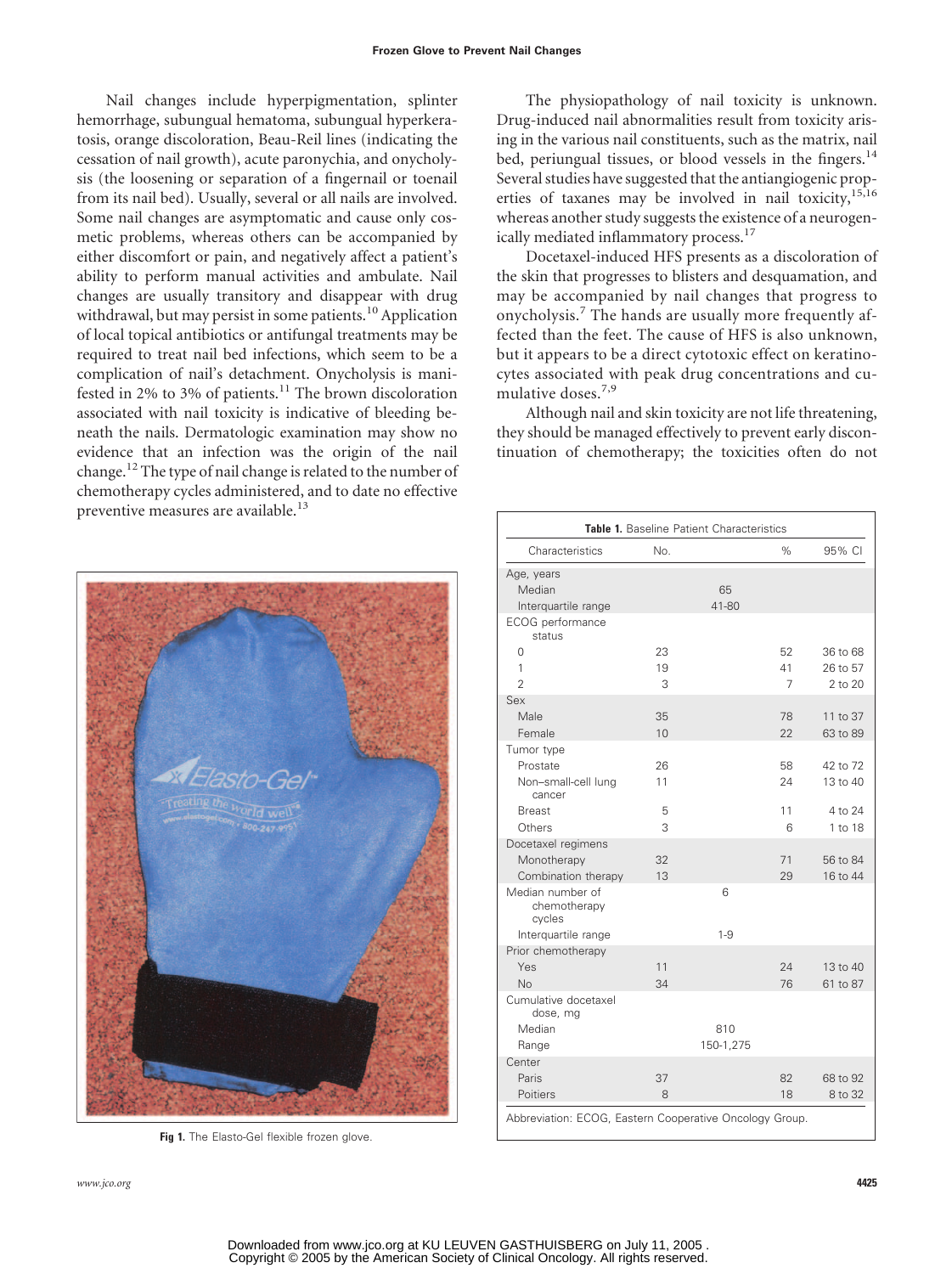resolve between cycles. Cold temperature applied to the scalp before, during, and after chemotherapy reduces the incidence of chemotherapy-induced alopecia.<sup>18-20</sup> This effect is related to a cold-induced vasoconstriction, which reduces the amount of drug reaching the hair follicles, and causes a decrease in follicular metabolism. In addition, oral cryotherapy has been administered with efficacy in patients receiving bolus-dose fluorouracil therapy.21 This concept was extended to the present study of a frozen glove (FG) for the prevention of nail and skin toxicity associated with docetaxel treatment. The primary end point was efficacy in onycholysis prevention, and secondary end points were the assessment of efficacy in the prevention of skin toxicity, the median time to occurrence of nail and skin toxicity, and patient comfort.

## **PATIENTS AND METHODS**

#### *Study Design*

In this phase II, multicenter, matched case-control study, we evaluated the applicability and efficacy of FG therapy in the prevention of docetaxel-induced onycholysis and skin toxicity during a 14-month period extending from 2002 to 2003. Each patient wore the protective glove on the right hand and had no protection on the left hand, which was considered to be the control side. By this method, we could obtain a comparative incidence of nail and skin disorders with and without cold protection.

Patients enrolled onto this study were undergoing treatment for a variety of tumor types with docetaxel 75 mg/m<sup>2</sup> as a 1-hour intravenous infusion every 3 weeks either alone or in combination with other cytotoxic agents. Inclusion criteria included no prior treatment with taxanes, the absence of skin and nail disorders at the start of treatment, a life expectancy of at least 3 months, and an Eastern Cooperative Oncology Group performance status of 0 to 2. Patients were excluded if they had Raynaud's phenomenon, distal metastases, ungual pathology, arteriopathy, cold intolerance, or peripheral neuropathy grade 2 or higher. All patients provided written informed consent.

Patients wore an Elasto-Gel (84400 APT Cedex, Akromed, France) flexible glove (Fig 1). This patented glove contains glycerin, which has thermal properties, allowing its use in hot or cold therapies. The gel-filled glove covers the hand to the wrist and separates the thumb from the rest of the hand. Before use, it must be refrigerated for at least 3 hours at  $-25$  to  $-30^{\circ}$ C. With every docetaxel infusion, each patient wore an FG for a total of 90 minutes on the right hand (15 minutes before the administration of docetaxel, during the 1-hour docetaxel infusion, and 15 minutes after the end of infusion). Because of the duration of the infusion, two FGs were used successively (for 45 minutes each) to maintain a consistently low temperature of the hand. The left hand was not protected by the FG and acted as the control.



**Fig 2.** Nail toxicity grade 2 (onycholysis) present on the left hand (control) but absent on the protected right hand.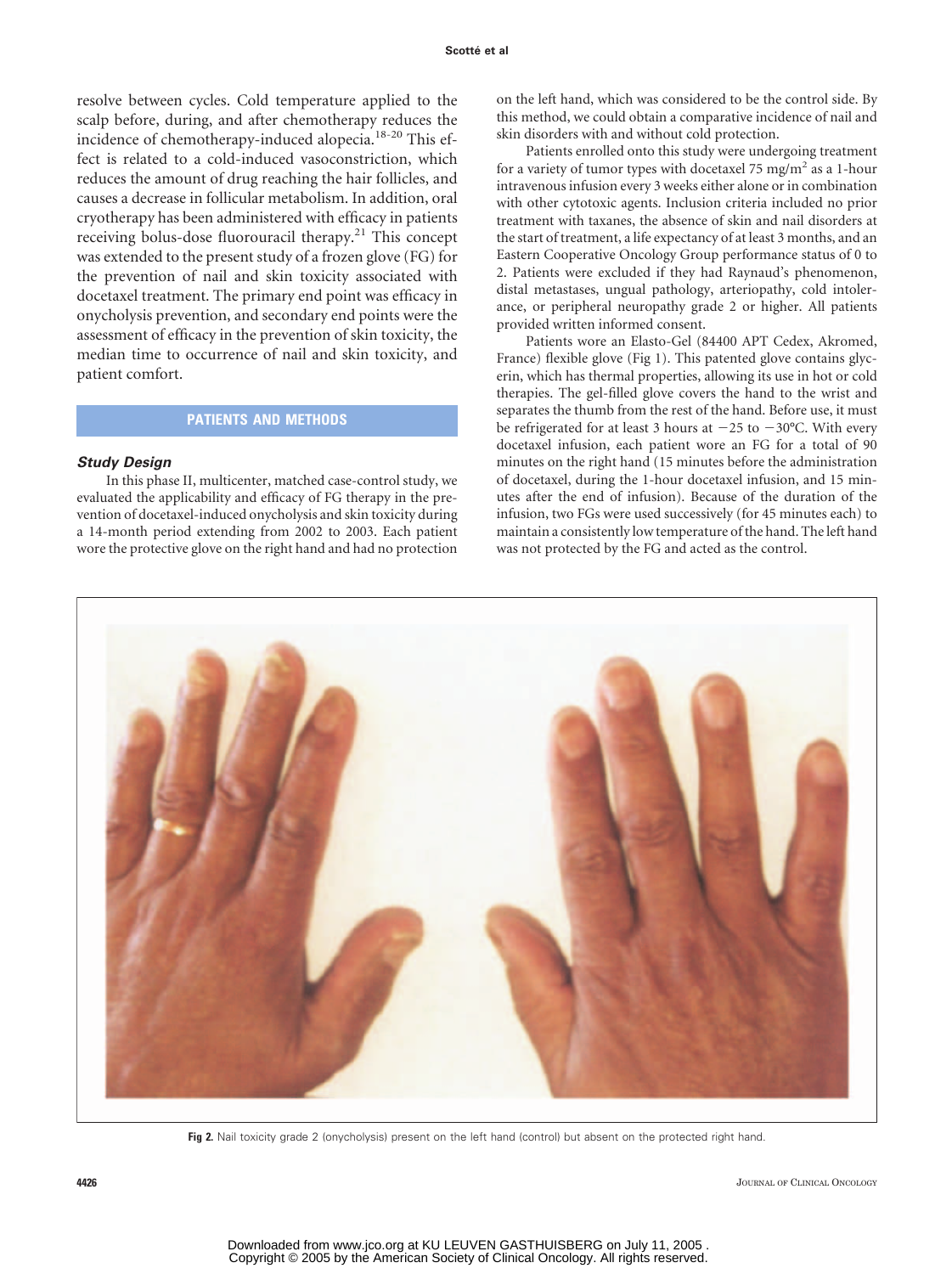Onycholysis and skin toxicity were assessed at each cycle by the medical investigator (F.S. or E.L. in Paris and J.M.T. in the Poitiers centers) and assessment was repeated by a second different observer, using National Cancer Institute Common Toxicity Criteria (Version 2); that is, grade 1, indicated by discoloration, ridging (koilonychia), or pitting; and grade 2, indicated by partial or complete onycholysis or pain in the nail bed. Changes were photographically documented by the medical investigator. Patients' comfort level was assessed using a 4-point rating system that determined whether patients were dissatisfied (0), not very satisfied (1), satisfied (2), or very satisfied (3). The results were expressed as two patient groups: those satisfied with the FG (2 and 3) and those dissatisfied with the FG (0 and 1). Treatment was stopped when patients showed intolerance to the FG, had a serious adverse event, or withdrew consent.

#### *Statistical Analysis*

Analyses of toxicity were carried out on the intent-to-treat population. The Wilcoxon matched-pairs rank test was used to determine the magnitude of difference between the control hands and the FG-protected hands. The Kaplan-Meier and log-rank methods were used to estimate and compare differences in time to toxicity occurrence.

#### **RESULTS**

#### *Patients*

Forty-five patients (10 women, 35 men; median age of 65 years) undergoing treatment for lung, breast, prostate,

and other cancers were enrolled onto the study (Table 1). Docetaxel was administered either as monotherapy (71%) or in combination with other cytotoxic drugs (29%), such as carboplatin, vinorelbine, and anthracyclines. This was first-line chemotherapy for 76% of patients. The median number of docetaxel cycles administered was six (range, one to nine cycles) and the median cumulative docetaxel dose was 810 mg (range, 150 to 1,275 mg; Table 1).

#### *Nail and Skin Toxicity*

Forty-five patients who received docetaxel chemotherapy in combination with FG treatment were evaluated for nail toxicity. The application of FG significantly reduced the overall occurrence of nail toxicity from 51% to 11%  $(P = .0001)$ , with grade 2 nail toxicity (onycholysis) occurring in none of the FG-protected hands compared with 22% of the control hands (Fig 2). Grade 1 toxicity (dyschromia; Fig 3) was observed in 11% of the FG-protected hands and in 29% of the control hands (Table 2).

Forty-one patients receiving docetaxel chemotherapy in combination with FG treatment were assessed for skin toxicity; the remaining four patients presented with incomplete data. Overall, skin toxicity occurred in 24% of the FGprotected hands versus 53% of the control hands ( $P = .0001$ ; Table 3). Although the appearance of nail toxicity was delayed



**Fig 3.** Nail toxicity grade 1 (dyschromia), showing the difference between the left hand (control) and the protected right hand.

*www.jco.org* **4427**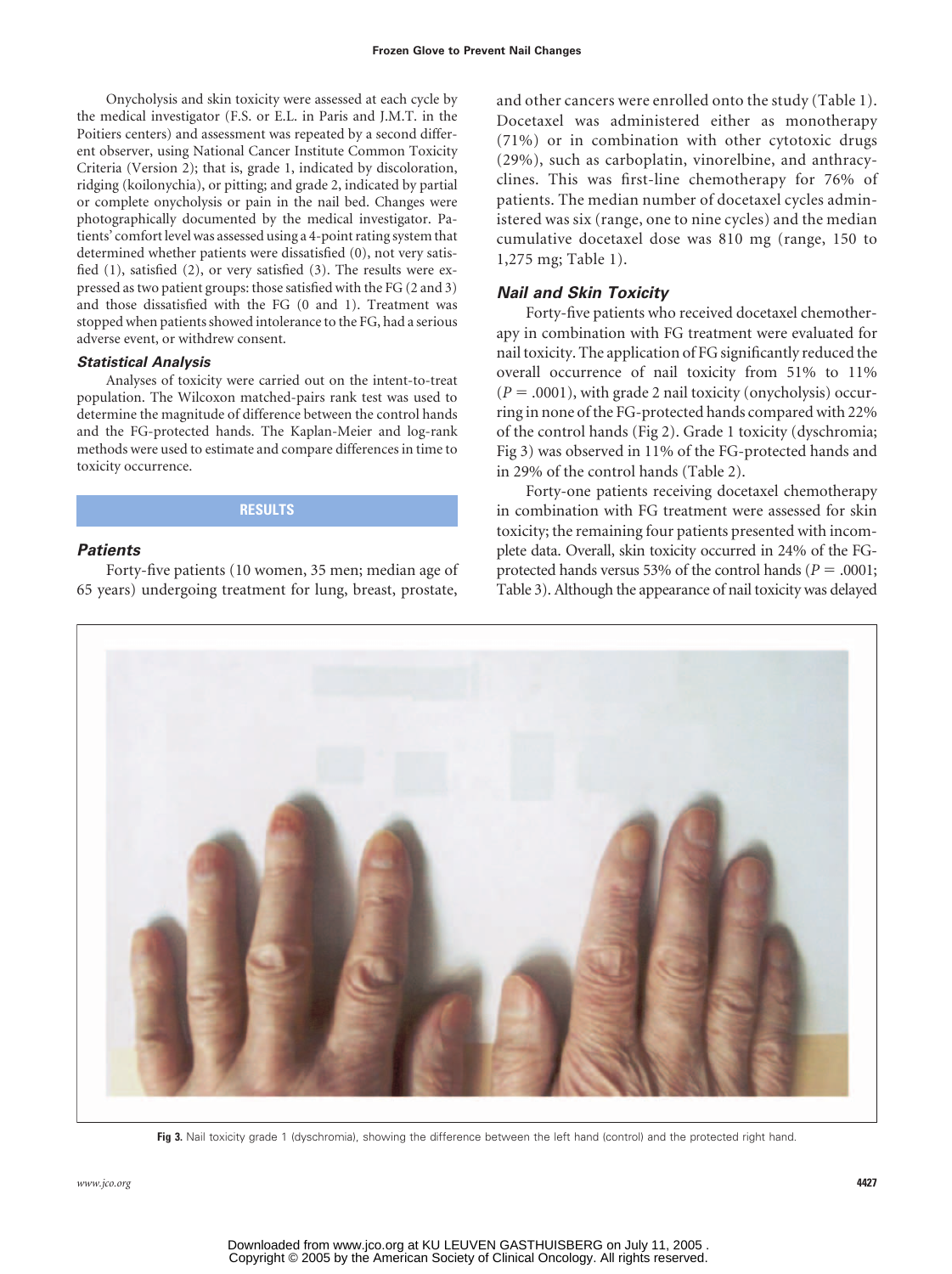| Table 2. Nail Toxicity |                             |          |      |                                                |       |  |
|------------------------|-----------------------------|----------|------|------------------------------------------------|-------|--|
|                        | Control Hands<br>$(n = 45)$ |          |      | Frozen Glove-<br>Protected Hands<br>$(n = 45)$ |       |  |
| <b>Toxicity Grade</b>  | $\%$                        | 95% CI   | $\%$ | 95% CI                                         | P     |  |
| $\Omega$               | 49                          | 34 to 64 | 89   | 76 to 96                                       | .0001 |  |
|                        | 29                          | 16 to 44 | 11   | 4 to 24                                        |       |  |
| $\mathfrak{D}$         | 22                          | 11 to 37 | 0    |                                                |       |  |
|                        |                             |          |      |                                                |       |  |

with FG protection, no difference was observed in the median time to appearance of skin toxicity (Table 4).

#### *Patient Comfort*

Assessment of patients' global comfort included factors such as glove contact, temperature tolerance, and immobilization constraints. Forty-three patients were assessable (two patients refused FG protection). Using the ad-hoc rating scale, 37 patients (86%) were satisfied with the treatment, whereas six were dissatisfied, including five (11%) who withdrew from the study because of cold intolerance during glove contact (Table 5).

### **DISCUSSION**

Chemotherapy-induced toxicity adversely affects patients' quality of life and limits the dose of chemotherapy that can be administered. The dermatologic complications of cancer chemotherapy can result in significant morbidity, cosmetic disfigurement, and psychological distress. In this study, the use of an FG reduced the incidence of nail and skin toxicity associated with docetaxel 75 mg/ $m<sup>2</sup>$  administered every 3 weeks, either alone or in combination with other cytotoxic agents. Eleven percent of the FG-protected hands developed nail toxicity with dyschromia, but no onycholysis; this result compared favorably with the unprotected hands, 29% of which developed dyschromia (grade 1) and 22% of which developed onycholysis (grade 2). The FG delayed the median time to occurrence of nail toxicity (106 days) compared with non–FG-protected hands (58 days). Similarly, the incidence of skin toxicity of the FG-protected hand was

| Table 3. Skin Toxicity      |      |             |                                                       |                      |       |  |  |
|-----------------------------|------|-------------|-------------------------------------------------------|----------------------|-------|--|--|
| Control Hands<br>$(n = 45)$ |      |             | Frozen Glove-<br><b>Protected Hands</b><br>$(n = 45)$ |                      |       |  |  |
| <b>Toxicity Grade</b>       | $\%$ | 95% CI      | $\%$                                                  | 95% CI               | P     |  |  |
| U                           | 38   | 26 to 58    | 67                                                    | 57 to 86             | .0001 |  |  |
|                             | 44   | 33 to 65    | 22                                                    | $12$ to $40$         |       |  |  |
| $\mathfrak{D}$              | 9    | $3$ to $23$ | $\mathcal{P}$                                         | $0.1 \text{ to } 13$ |       |  |  |
| Incomplete data             | 9    | 3 to 21     | 9                                                     | 3 to 21              |       |  |  |

|          |                                         | Control Hands |                                         | <b>Protected Hands</b> |           |  |
|----------|-----------------------------------------|---------------|-----------------------------------------|------------------------|-----------|--|
| Toxicity | Median<br>Time to<br>Toxicity<br>(days) | $95\%$ CI     | Median<br>Time to<br>Toxicity<br>(days) | 95% CI                 | P         |  |
| Nail     | 58                                      | 43 to 73      | 106                                     | 64 to 146              | <b>NS</b> |  |
| Skin     | 51                                      | 27 to 75      | 51                                      | 24 to 78               | <b>NS</b> |  |

reduced by half. The incidence of nail changes observed in the unprotected hands in this study are consistent with those reported for docetaxel.<sup>8,11-13,22</sup> Although taxaneinduced nail toxicity has been observed in patients using the regimen administered weekly and every 3 weeks,<sup>8</sup> the risk of developing nail reactions may be related more to the dosing interval and the cumulative dose than to the dose administered.<sup>7-9</sup> The temperature of the FG in this study  $(-25$  to  $-30^{\circ}$ C) was in the same range as that used in a study of the cold cap to prevent docetaxel-induced alope $cia<sup>19</sup>$  in which 86% of patients presented with no worse than grade 2 alopecia, and had no need to wear a wig.

In this study, the simple FG technique reduced the incidence of nail and cutaneous toxicity. The FG is easy to apply, is well accepted by most patients, and has no major adverse effects. Thus, it may be considered a new tool in supportive care and may be recommended for routine use with chemotherapy agents. These favorable results warrant additional studies to assess the efficacy of FG protection with other doses or schedules of docetaxel, either alone or in combination, and with other chemotherapeutic agents, such as free or liposomal doxorubicin.<sup>7-9,23</sup> Future applications can also include the feet. A logical development of our study is the administration of three-fold therapy using a cold cap, gloves, and socks in a blinded manner for the investigator, and random hand and foot allocation.

In August 2004, the US Food and Drug Administration approved docetaxel for use in combination with doxorubicin and cyclophosphamide for the adjuvant treatment of patients with operable, node-positive breast cancer, $^{24}$  and in May 2004, approval was obtained for the use of docetaxel in combination with prednisone as a treatment for men with hormone-refractory metastatic prostate cancer.<sup>25</sup> In addition, docetaxel is being studied

| Table 5. Patient Comfort |           |      |              |  |  |  |  |
|--------------------------|-----------|------|--------------|--|--|--|--|
|                          | Satisfied |      | Dissatisfied |  |  |  |  |
| $\%$                     | $95\%$ CI | $\%$ | $95\%$ CI    |  |  |  |  |
| 86                       | 68 to 92  | 14   | 8 to 32      |  |  |  |  |
| 93                       | 76 to 96  |      | 4 to 24      |  |  |  |  |
|                          |           |      |              |  |  |  |  |

**4428** JOURNAL OF CLINICAL ONCOLOGY